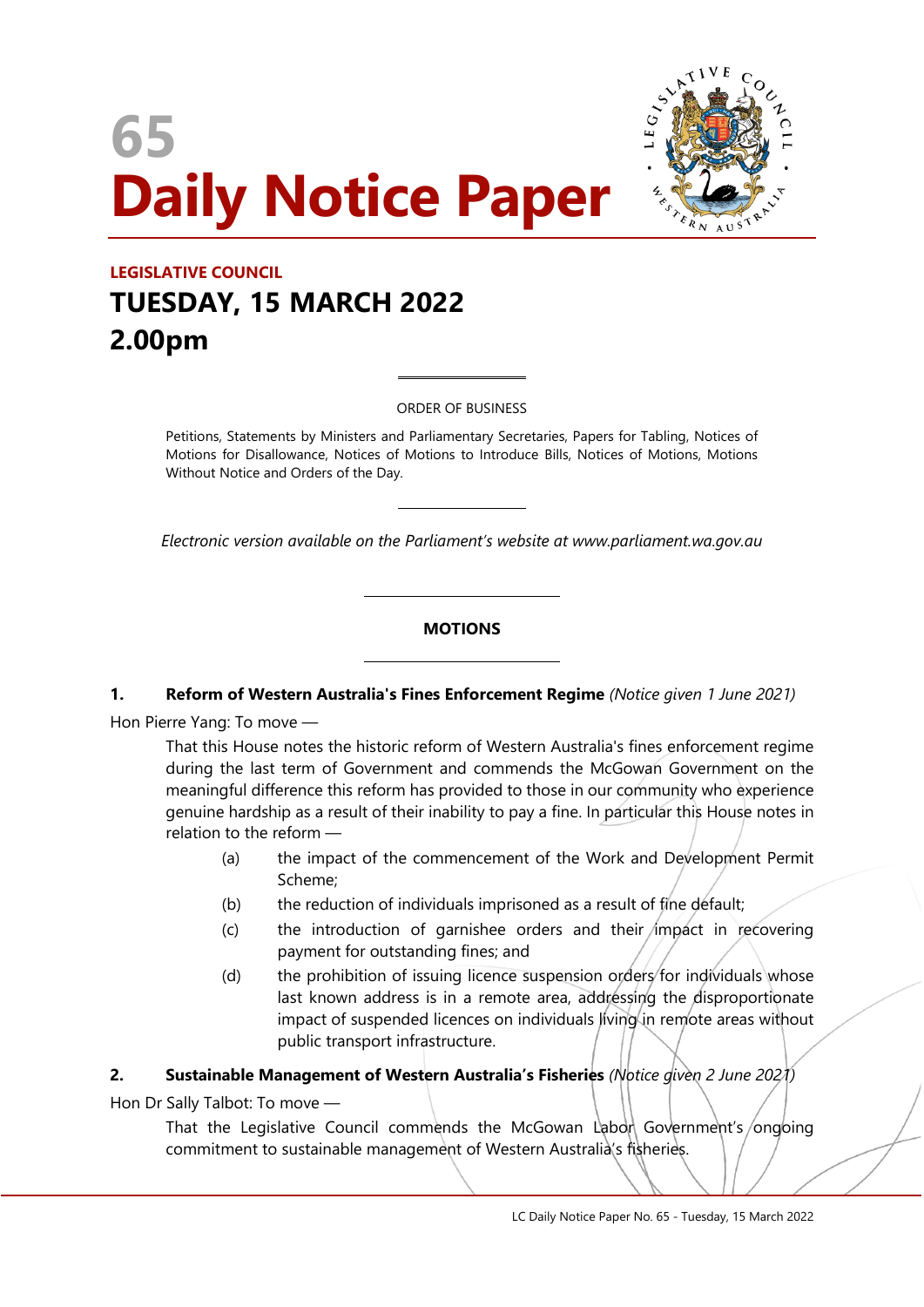#### **3. Innovation Voucher Program** *(Notice given 2 June 2021)*

Hon Dan Caddy: To move —

That this House notes the McGowan Government's commitment to foster innovation and grow entrepreneurship in Western Australia through the successful Innovation Voucher Program and by providing initial funding for start-ups and small businesses to commercialise their ideas and create jobs.

#### **4. McGowan Labor Government — Machinery of Government Changes** *(Notice given 3 June 2021)*

Hon Peter Collier: To move —

That this House expresses its concern with the McGowan Labor Government's machinery of government changes, in particular the establishment of the Department of Communities, in relation to, amongst other things —

- (a) the impact of the amalgamation of five departments into one with the Department of Communities upon some of Western Australia's most vulnerable people;
- (b) the issues surrounding a lack of leadership and direction within departments; and
- (c) the issues surrounding the duplication of Ministerial responsibility within amalgamated departments.

#### **5. Housing Concerns** *(Notice given 3 June 2021)*

Hon Steve Martin: To move —

That this House expresses its concern with issues within the Housing portfolio, in particular —

- (a) the unacceptable and rising level of homelessness throughout Western Australia;
- (b) the impact of COVID-19 on affordable housing, and
- (c) the shortage of rental housing throughout Western Australia and the shortfall in government provided housing.

#### **6. World Elder Abuse Awareness** *(Notice given 3 June 2021)*

Hon Rosetta Sahanna: To move —

That the Legislative Council notes the McGowan Government's ongoing efforts to combat elder abuse in Western Australia and recognise the importance of World Elder Abuse Awareness Day.

#### **7. Machinery of Government — Outcomes** *(Notice given 15 June 2021)*

Hon Dr Steve Thomas: To move —

That the Legislative Council calls on the Government to identify the costs, savings and outcomes of its Machinery of Government changes implemented on 1 July 2017.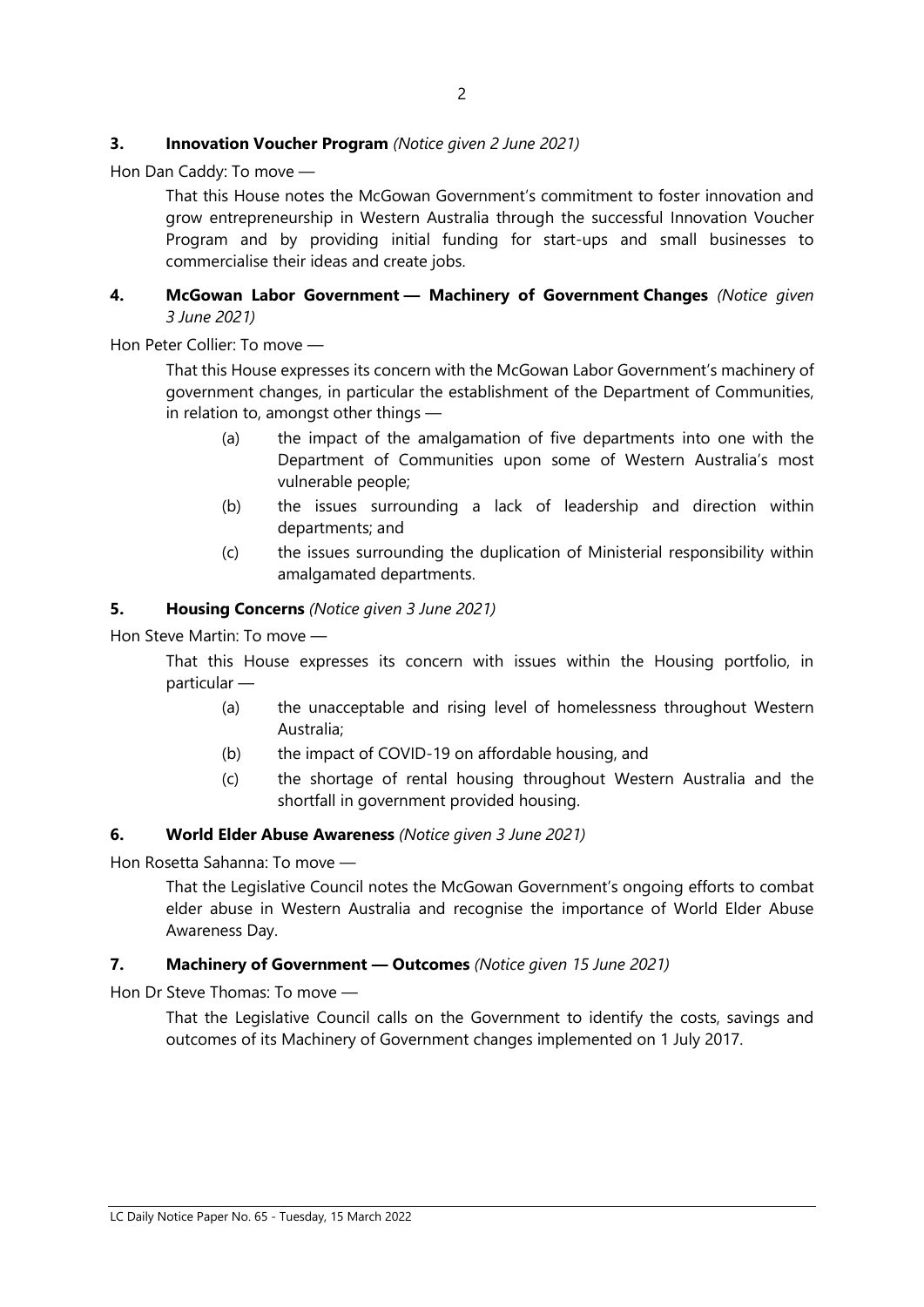#### **8. Contribution of WA Police** *(Notice given 15 June 2021)*

Hon Peter Collier: To move —

That this House —

- (1) Recognises the valuable contribution of WA Police to the State.
- (2) Encourages the Labor Government to recognise the significant pressures on all areas of the police force due to factors including —
	- (a) COVID-19;
	- (b) substance abuse throughout the community;
	- (c) cost of living pressures for officers, particularly those serving in remote and regional areas of the State; and
	- (d) increased domestic violence cases,

and calls upon the Government to provide the appropriate salary and conditions accordingly.

#### **9. Improved Seniors' Safety and Security Rebate** *(Notice given 16 June 2021)*

Hon Martin Pritchard: To move —

That the Legislative Council notes the McGowan Government's reinstatement of the improved seniors' Safety and Security Rebate and the impact that this \$16 million election commitment will have in ensuring that our seniors are protected and secure in their homes.

#### **10. Investment in Early Years** *(Notice given 16 June 2021)*

Hon Donna Faragher: To move —

That this House —

- (a) recognises that the early years are identified as a critical period in a child's life marked by rapid and significant changes in their physical, cognitive, social and emotional development; and
- (b) calls on the McGowan Government to significantly increase its investment in this critical area.

#### **11. Human Rights of People with Disability** *(Notice given 17 June 2021)*

Hon Stephen Pratt: To move —

That the Legislative Council commends the McGowan Labor Government's ongoing commitment to individual and systemic advocacy in Western Australia in working to promote, protect and defend the human rights of people with disability.

#### **12. Defence to the Presence of THC in a Driver** *(Notice given 22 June 2021)*

Hon Dr Brian Walker: To move —

That this House urges the McGowan Government to legislate to introduce a complete defence to the presence of THC in a driver's oral fluid or blood in circumstances where —

- (a) the driver has a valid doctor's prescription for a medicine containing THC;
- (b) the offence does not involve dangerous or reckless driving; and
- (c) an officer has not established driver impairment.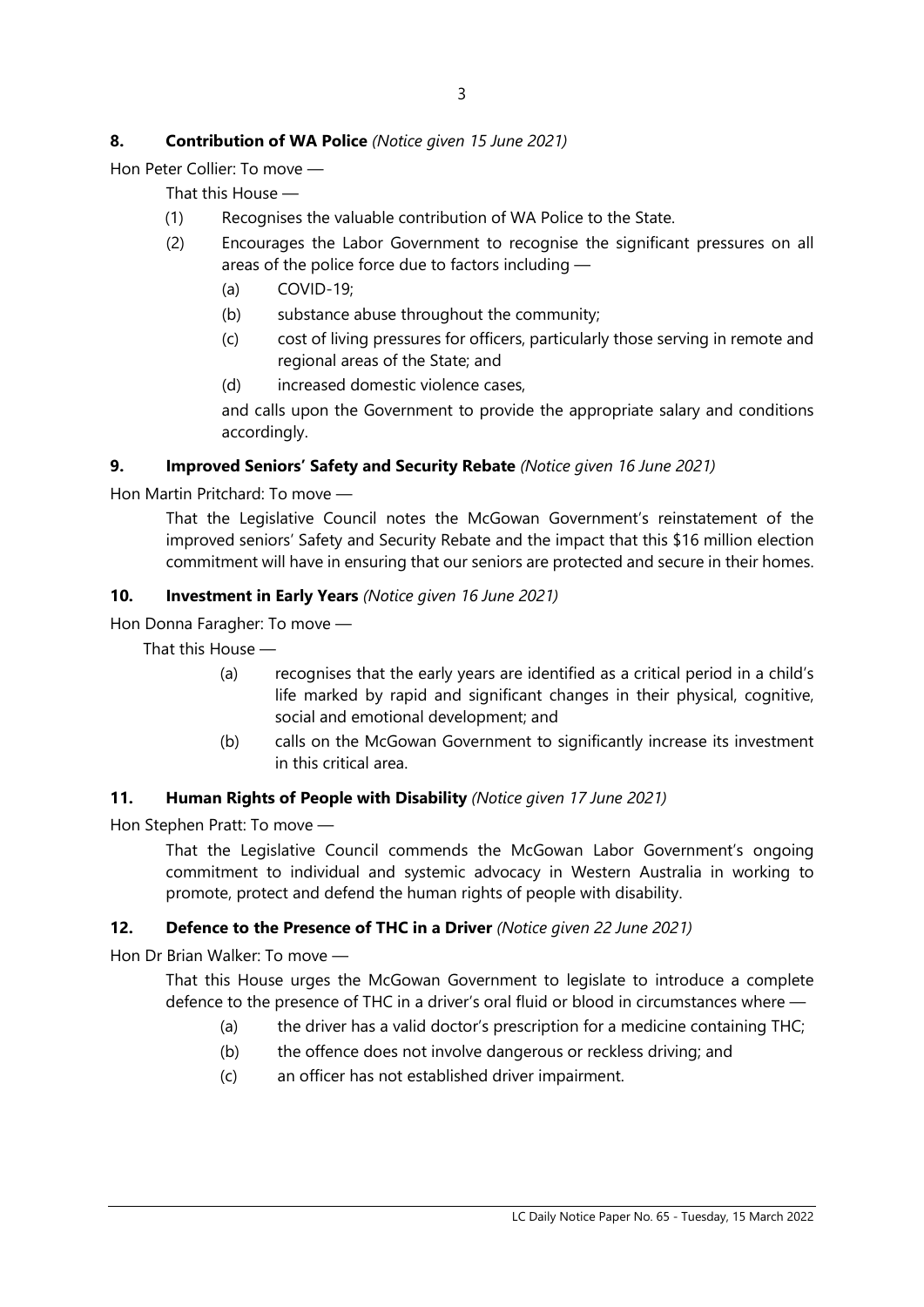## **13. Corruption and Crime Commission — Access to Documents** *(Notice given 24 June 2021)*

Hon Nick Goiran: To move —

That this House —

- (a) expresses its appreciation to the Members and staff responsible for the drafting, tabling and publishing of the  $61<sup>st</sup>$  report of the Standing Committee on Procedure and Privileges (Committee);
- (b) is concerned that good faith negotiations between the Committee and the Corruption and Crime Commission (CCC) ceased inexplicably;
- (c) notes that the Committee's audit reveals that 1,120 privileged documents were provided without parliamentary approval by the Government to the CCC;
- (d) reasserts that draft parliamentary speeches, motions and questions are subject to parliamentary privilege in the same way as confidential parliamentary committee material such as committee deliberations and draft report recommendations; and

encourages the CCC to avail itself forthwith of the opportunity to access the more than 450,000 non-privileged records.

#### **14. Insurance Commission of Western Australia** *(Notice given 9 September 2021)*

Hon Nick Goiran: To move —

That this House —

- (1) Notes that the Insurance Commission of Western Australia (Commission)
	- (a) received \$665.4 million on 11 September 2020 as its share of the settlement of the Bell Group litigation settlement;
	- (b) were not involved in the preparation of the Premier's media release on 4 October 2020 which said that every residential household would from 1 November 2020 receive a one-off \$600 electricity bill credit "funded from the recent Bell Group settlement";
	- (c) paid approximately \$200 million to the Government in 2020-21 by way of tax equivalent payments on the Bell settlement sum; and
	- (d) have covered approximately \$292 million in costs arising from the Bell litigation leaving it with an after tax net sum of \$173 million.
- (2) Expresses its concern that the Premier
	- (a) misled Western Australians when he made his electricity credit announcement on 4 October 2020; and
	- (b) did not have the Bell settlement funds when the electricity bill credits were issued.
- (3) Reminds the Premier that the funding of the Bell Group litigation was derived from a WA Inc levy imposed on motorists.
- (4) Calls on the Premier to
	- (a) acknowledge that the Commission Board owe fiduciary duties;
	- (b) undertake not to interfere with the discharge of those duties; and
	- (c) table any reports he receives from the Commission under sections 28 or 29 of the *Insurance Commission of Western Australia Act 1986*.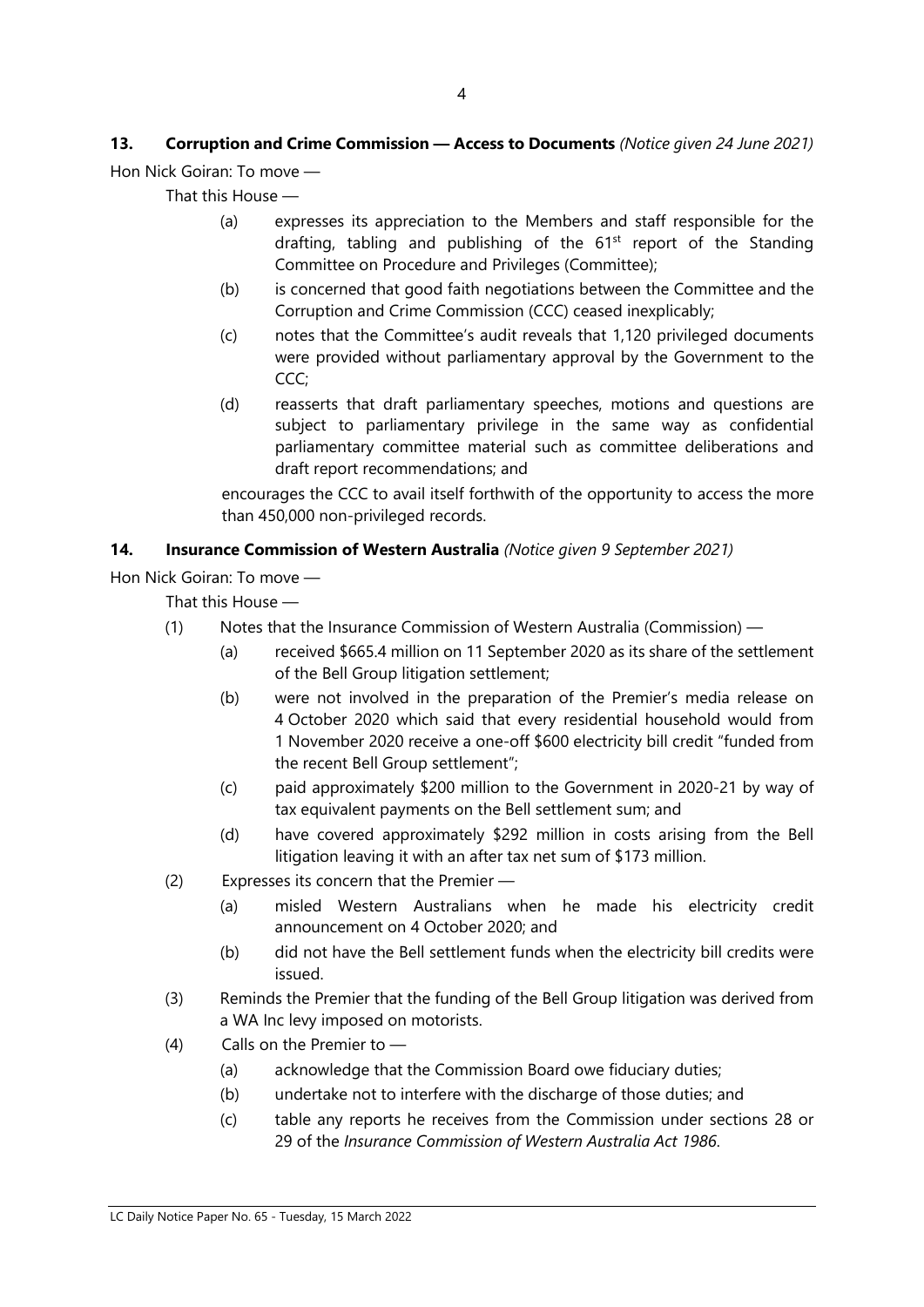#### **15. Independent Review into the Department of Communities' policies and practices in the placement of children with harmful sexual behaviours in residential care settings** *(Notice given 12 October 2021)*

Hon Nick Goiran: To move —

That this House —

- (1) Thanks the Commissioner for Children and Young People for his *Independent Review into the Department of Communities' policies and practices in the placement of children with harmful sexual behaviours in residential care settings*.
- (2) Notes with grave concern the Commissioner's damning findings which expose that —
	- (a) children raised their concerns, and these were not responded to in a timely manner;
	- (b) the information and knowledge management systems of the Department are not fit for purpose and impede decision making for children and young people and organisational accountability;
	- (c) the Department does not have a cohesive or effective framework or policy, practices or services to understand and respond to children and young people with harmful sexual behaviours;
	- (d) the Department does not consistently ensure that high quality and safe care by well trained and supported staff and carers is provided to children and young people in the care of the CEO in residential care;
	- (e) the Department's risk assessment and management strategies are not effective in consistently preventing, identifying and mitigating risks to children and young people in residential care; and
	- (f) the Department's internal safeguards and review mechanisms do not contribute effectively to the safety of children and young people in residential care.
- (3) Calls on the Government to urgently provide a precise and time bound plan of how it proposes to address the Commissioner's findings and recommendations.

#### **16. Amendment to Standing Orders — Removal of Prayers from Formal Business** *(Notice given 13 October 2021)*

Hon Sophia Moermond: To move —

That Standing Order 14(1) be amended by:

- (a) deleting item (a); and
- (b) renumbering the remaining items accordingly.

#### **17. Elder Abuse** *(Notice given 15 February 2022)*

Hon Nick Goiran: To move —

That this House —

- (a) reminds the McGowan Labor Government that its January 2017 election manifesto on responding to elder abuse promised that it would "expedite" amendments to the law surrounding enduring powers of attorney and guardianship;
- (b) notes that on 13 September 2017 the Legislative Council established, on the motion of the Opposition, the Select Committee into Elder Abuse;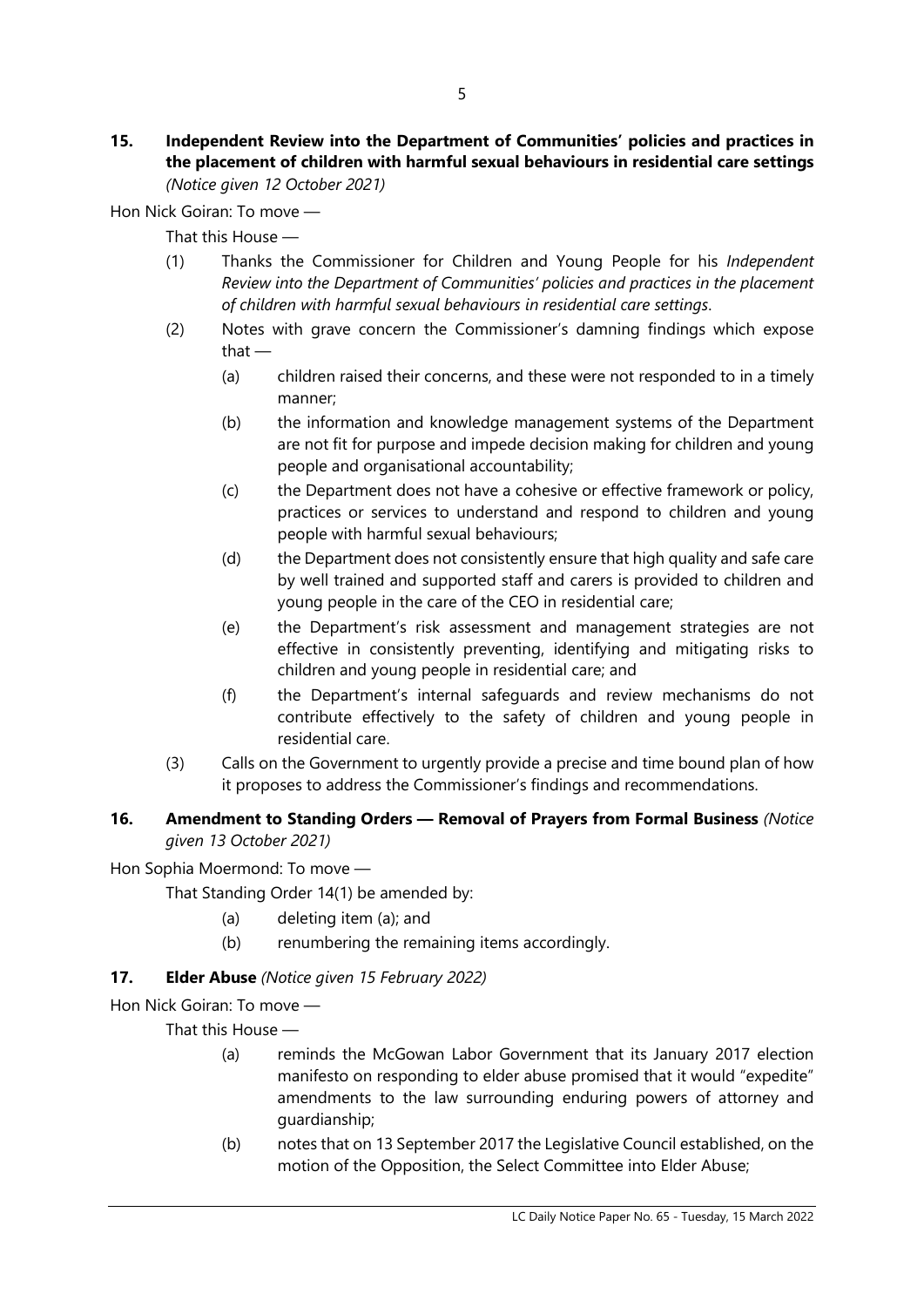- $(c)$  reminds the Government that the Select Committee's  $24<sup>th</sup>$  recommendation in its 2018 Final Report called on it to "act as a matter of urgency";
- (d) notes that more than 5 years have passed since the election promise was made;
- (e) expresses its deep concern about the impact on victims of elder abuse given its prevalence in our State and reports of an increase during the pandemic; and
- (f) calls on the Government to apologise for breaking trust with the victims, the electors and the Parliament, and to make amends without any further delay.

#### **18. Regional Electricity Network** *(Notice given 24 February 2022)*

Hon Martin Aldridge: To move —

That this House recognises the vulnerability of the electricity network in regional Western Australia and calls on the State Government to:

- (a) apologise to regional families, businesses and communities who have been impacted by frequent power outages;
- (b) identify what actions it is taking to improve network resilience and performance;
- (c) improve the extended outage payment to ensure equity in its application and relevance to the outage experienced; and
- (d) support an independent inquiry that examines the performance of Western Power and Horizon Power in providing safe and reliable power and looks at alternative systems that might deliver better outcomes.

#### **19. COVID-19 in 2022** *(Notice given 24 February 2022)*

Hon Dr Steve Thomas: To move —

That this House:

- (a) notes this State's lack of preparedness for the inevitable outbreak of COVID-19 in 2022 and the spread of the Omicron strain;
- (b) notes the constant changing of the State's COVID rules by the State Government, and that the lack of consistency is damaging to the business community in particular;
- (c) notes the lack of openness and accountability of the Government in making these changes, including not making the information used to make the decisions and thresholds and trigger points freely available;
- (d) notes that this arrogant willingness to keep the community in the dark is unnecessary and unjustified, as the vast majority of the community is mature enough to assess the situation rationally; and
- (e) calls on the McGowan Government to stop treating the Western Australian community with contempt, and provide them with consistent, clear and manageable rules for COVID and release all supporting data and information used to justify them and all thresholds for future actions.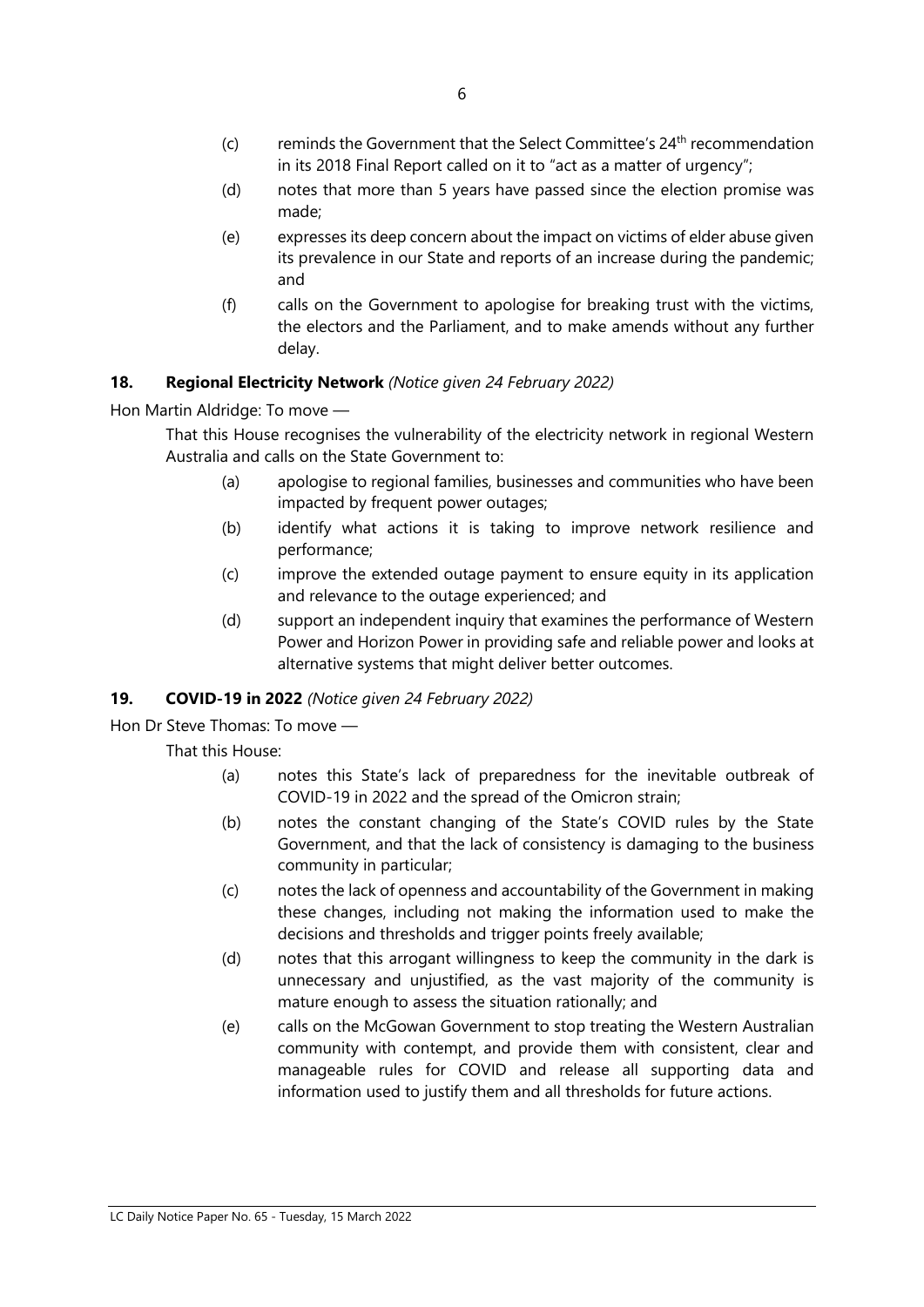#### **ORDERS OF THE DAY**

**1. Conservation and Land Management Amendment Bill 2021** *[LA 7–1] Minister for Emergency Services representing the Minister for Environment*

Second reading adjourned (Thursday, 24 June 2021).

 $\overline{\phantom{a}}$ 

 $\overline{\phantom{a}}$ 

**2. Transfer of Land Amendment Bill 2021** *[LA 16–1] Leader of the House representing the Minister for Lands*

Second reading adjourned (Thursday, 5 August 2021).

**3. \*Fair Trading Amendment Bill 2021** *[LC 19–1] Minister for Emergency Services representing the Minister for Commerce*

Second reading adjourned (Wednesday, 23 June 2021).

*See Standing Committee on Uniform Legislation and Statutes Review Report No. 133 (Tabled 10 August 2021).*

*cf SNP 19 Issue 1 — 10 August 2021.*

**4. \*Statutes (Repeals and Minor Amendments) Bill 2021** *[LC 2–1] Parliamentary Secretary to the Attorney General*

Second reading adjourned (Thursday, 6 May 2021).

*See Standing Committee on Uniform Legislation and Statutes Review Report No. 135 (Tabled 31 August 2021).*

**5. \*Administration Amendment Bill 2021** *[LA 13–2] Parliamentary Secretary to the Attorney General*

Second reading adjourned (Tuesday, 7 September 2021). *cf SNP 13 Issue 3 – 13 October 2021.*

**6. Criminal Appeals Amendment Bill 2021** *[LA 35–1] Parliamentary Secretary to the Attorney General*

Second reading adjourned (Wednesday, 8 September 2021).

**7. \*Legal Profession Uniform Law Application (Levy) Bill 2021** *[LA 32–1] Parliamentary Secretary to the Attorney General*

Cognate debate with *Legal Profession Uniform Law Application Bill 2021*.

Committee (Thursday, 24 February 2022).

*See Standing Committee on Uniform Legislation and Statutes Review Report No. 136 (Tabled 12 October 2021)*.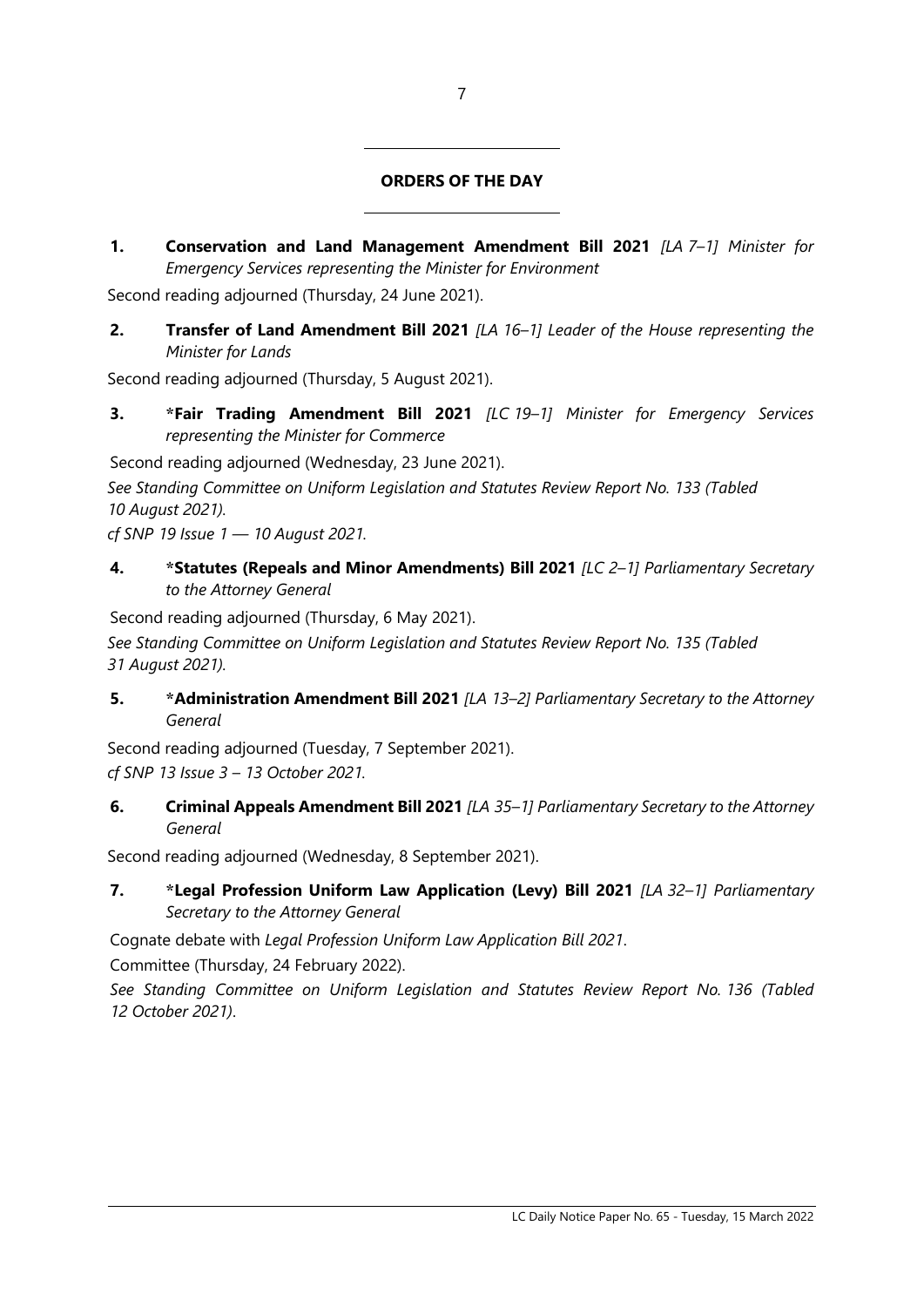#### **8. \*Legal Profession Uniform Law Application Bill 2021** *[LA 31–2] Parliamentary Secretary to the Attorney General*

Cognate debate with *Legal Profession Uniform Law Application (Levy) Bill 2021*.

Committee (Thursday, 24 February 2022).

*cf SNP 31 Issue 2 – 23 February 2022.*

*See Standing Committee on Uniform Legislation and Statutes Review Report No. 136 (Tabled 12 October 2021)*.

**9. Sentencing Legislation Amendment (Persons Linked to Terrorism) Bill 2021** *[LA 38–2] Parliamentary Secretary to the Attorney General*

Second reading adjourned (Tuesday, 26 October 2021).

**10. Wittenoom Closure Bill 2021** *[LA 28–1] Leader of the House representing the Minister for Lands*

Second reading adjourned (Wednesday, 27 October 2021).

**11. Civil Procedure (Representative Proceedings) Bill 2021** *[LA 37–1] Parliamentary Secretary to the Attorney General*

Second reading adjourned (Thursday, 28 October 2021).

**12. \*Mutual Recognition (Western Australia) Amendment Bill 2021** *[LC 58–1] Leader of the House representing the Premier*

Second reading adjourned (Wednesday, 17 November 2021).

*cf SNP 58 Issue 1 – 23 February 2022.*

*See Standing Committee on Uniform Legislation and Statutes Review Report No. 137 (Tabled 15 February 2022)*.

**13. Standing Committee on Procedure and Privileges — Report 61 — Progress Report: Supreme Court proceedings and matters of privilege raised in the 40th Parliament** *(Tabled 13 May 2021)*

Consideration on the motion of Hon Simon O'Brien (Thursday, 13 May 2021) as follows —

That Recommendation 1 contained in Report 61 of the Standing Committee on Procedure and Privileges, *Progress Report: Supreme Court proceedings and matters of privilege raised in the 40th Parliament,* be adopted and agreed to.

*See Tabled Paper 191 (Tabled 13 May 2021).*

Recommendation 1 states —

A standing memorandum of understanding relating to the compulsory production of evidence and determinations as to material that is subject to parliamentary privilege be advanced between the Legislative Council and relevant investigative agencies, in accordance with the resolution of the Legislative Council of 5 September 2019.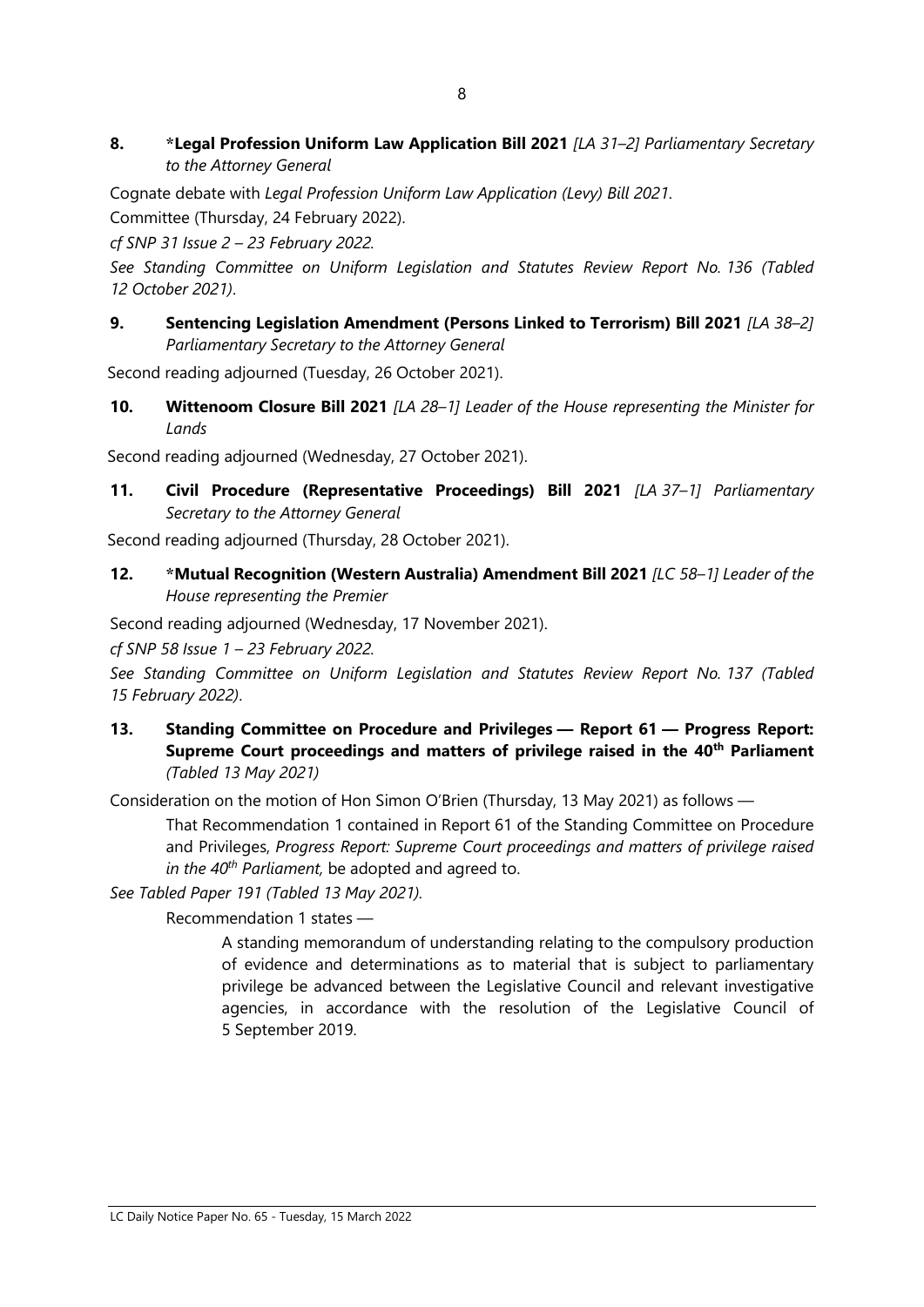**14. Standing Committee on Procedure and Privileges — Report 61 — Progress Report: Supreme Court proceedings and matters of privilege raised in the 40th Parliament** *(Tabled 13 May 2021)*

Consideration on the motion of Hon Simon O'Brien (Thursday, 13 May 2021) as follows —

That Recommendation 2 contained in Report 61 of the Standing Committee on Procedure and Privileges, *Progress Report: Supreme Court proceedings and matters of privilege raised in the 40th Parliament,* be adopted and agreed to.

*See Tabled Paper 191 (Tabled 13 May 2021).*

Recommendation 2 states —

The Committee recommends that the following matters be re-referred to the Procedure and Privileges Committee for inquiry and report:

In relation to the refusal by Ms Emily Roper, the Acting Director General of the Department of the Premier and Cabinet, to comply with a summons to attend and produce documents at 9.00am on Friday, 9 August 2019, issued by the Legislative Council Standing Committee on Procedure and Privileges, and the events leading up to that non-compliance:

- (1) Did Ms Emily Roper, or any other person or body, commit a contempt of the Legislative Council or any breach of its privileges?
- (2) If the Committee so finds that any contempt of the Legislative Council has been committed, or that any of the privileges of the Legislative Council have been breached, then what penalty, if any, should the Legislative Council impose for each contempt or breach?

#### **15. Standing Committee on Procedure and Privileges — Report 61 — Progress Report: Supreme Court proceedings and matters of privilege raised in the 40th Parliament** *(Tabled 13 May 2021)*

Consideration on the motion of Hon Simon O'Brien (Thursday, 13 May 2021) as follows —

That Recommendation 3 contained in Report 61 of the Standing Committee on Procedure and Privileges, *Progress Report: Supreme Court proceedings and matters of privilege raised in the 40th Parliament,* be adopted and agreed to.

*See Tabled Paper 191 (Tabled 13 May 2021).*

Recommendation 3 states —

The Committee recommends that the following matters be re-referred to the Procedure and Privileges Committee for inquiry and report:

In relation to the actions of Mr Darren Foster, the Director General of the Department of the Premier and Cabinet, in producing documents to the Corruption and Crime Commission relating to former Members of the Legislative Council without following a procedure that the Legislative Council or the Legislative Council Standing Committee on Procedure and Privileges had authorised for determining issues of parliamentary privilege:

- (1) Did Mr Darren Foster, or any other person or body, commit a contempt of the Legislative Council or any breach of its privileges?
- (2) If the Committee so finds that any contempt of the Legislative Council has been committed, or that any of the privileges of the Legislative Council have been breached, then what penalty, if any, should the Legislative Council impose for each contempt or breach?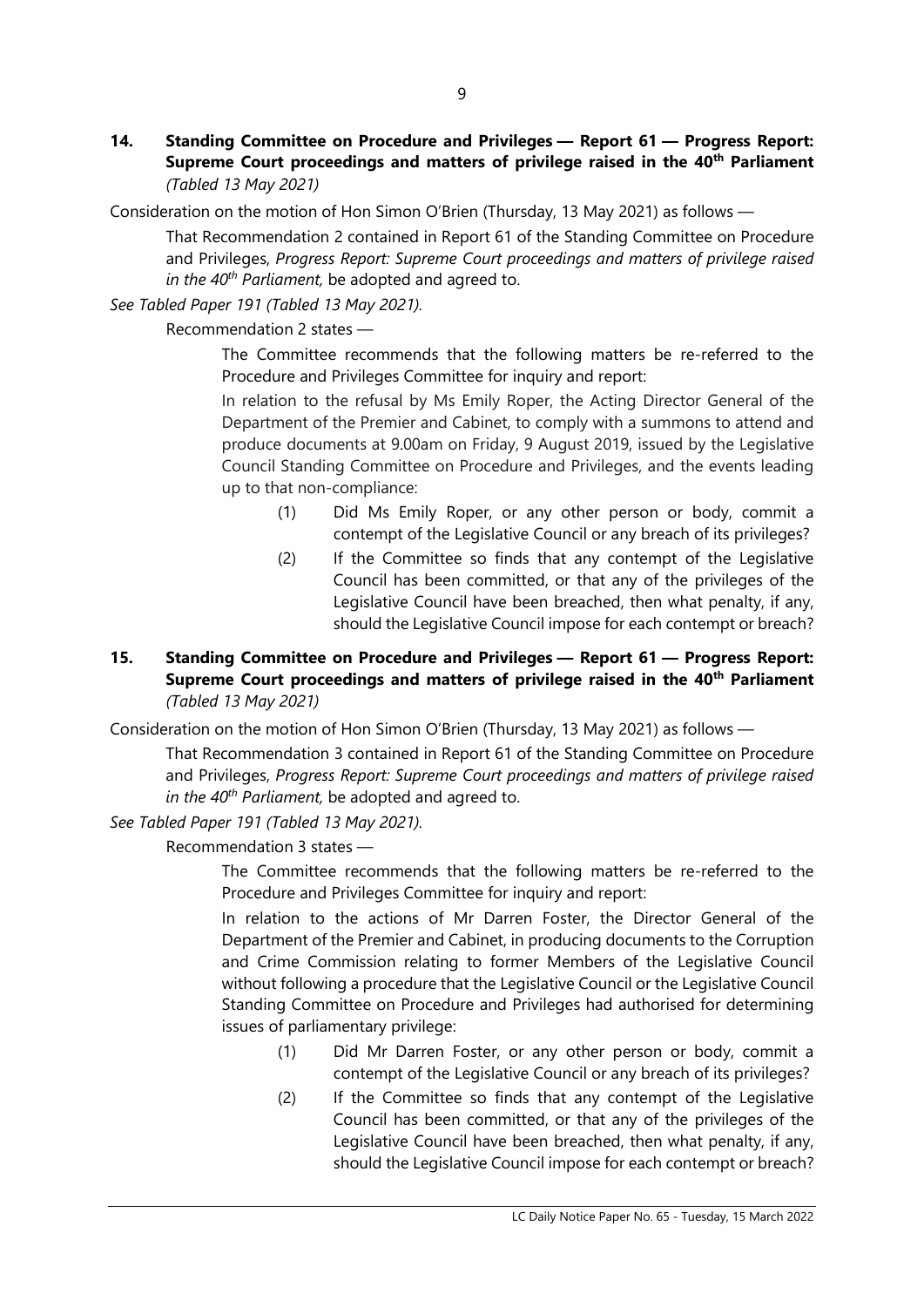#### **16. Misuse of Drugs Amendment Bill 2021** *[LC 23–1] Hon Dr Brian Walker*

Second reading adjourned (Thursday, 3 June 2021).

**17. Climate Change and Greenhouse Gas Emissions Reduction Bill 2021** *[LC 48–1] Hon Dr Brad Pettitt*

Second reading adjourned (Thursday, 14 October 2021).

#### **18. Retail Trading Hours Amendment Bill 2021** *[LC 62–1] Hon Wilson Tucker*

Second reading adjourned (Thursday, 16 December 2021).

#### **19. Investment in Digital Inclusion** *(Moved 16 December 2021)*

Resumption of debate adjourned (Thursday, 16 December 2021), on the motion of Hon Wilson Tucker as follows —

That this House:

- (a) recognises the benefits of digital inclusion, particularly in remote and regional areas of Western Australia;
- (b) notes that despite the rollout of the NBN, many regional Western Australians still lack network access and remain effectively digitally excluded; and
- (c) calls on the State Government to increase investment in initiatives to improve network access and digital inclusion for regional Western Australia.

*Total time remaining on motion — 7 mins.*

#### **SELECT COMMITTEES**

#### **1. Select Committee into Cannabis and Hemp** *(Established 13 October 2021)*

 $\overline{a}$ 

 $\overline{a}$ 

On the motion of Hon Dr Brian Walker as follows —

(1) A Select Committee to be known as the Cannabis and Hemp Select Committee is established.

The Select Committee is to inquire into and report on the potential to amend the current legislation and regulations which apply to cannabis and hemp in Western Australia, with particular reference  $to -$ 

- (a) the current barriers to pharmaceutical nutraceutical use of cannabinoid products;
- (b) medicinal cannabis, its prescription, availability and affordability; and
- (c) the potential benefits and risks of permitting industrial hemp for human consumption.

The Select Committee shall consist of five members, namely: Hon Dr Brian Walker (Chair); Hon Matthew Swinbourn (Deputy Chair); Hon Jackie Jarvis; Hon Lorna Harper and Hon James Hayward. The Select Committee may table interim reports, and is to table its final report by no later than 12 months after the committee has been established.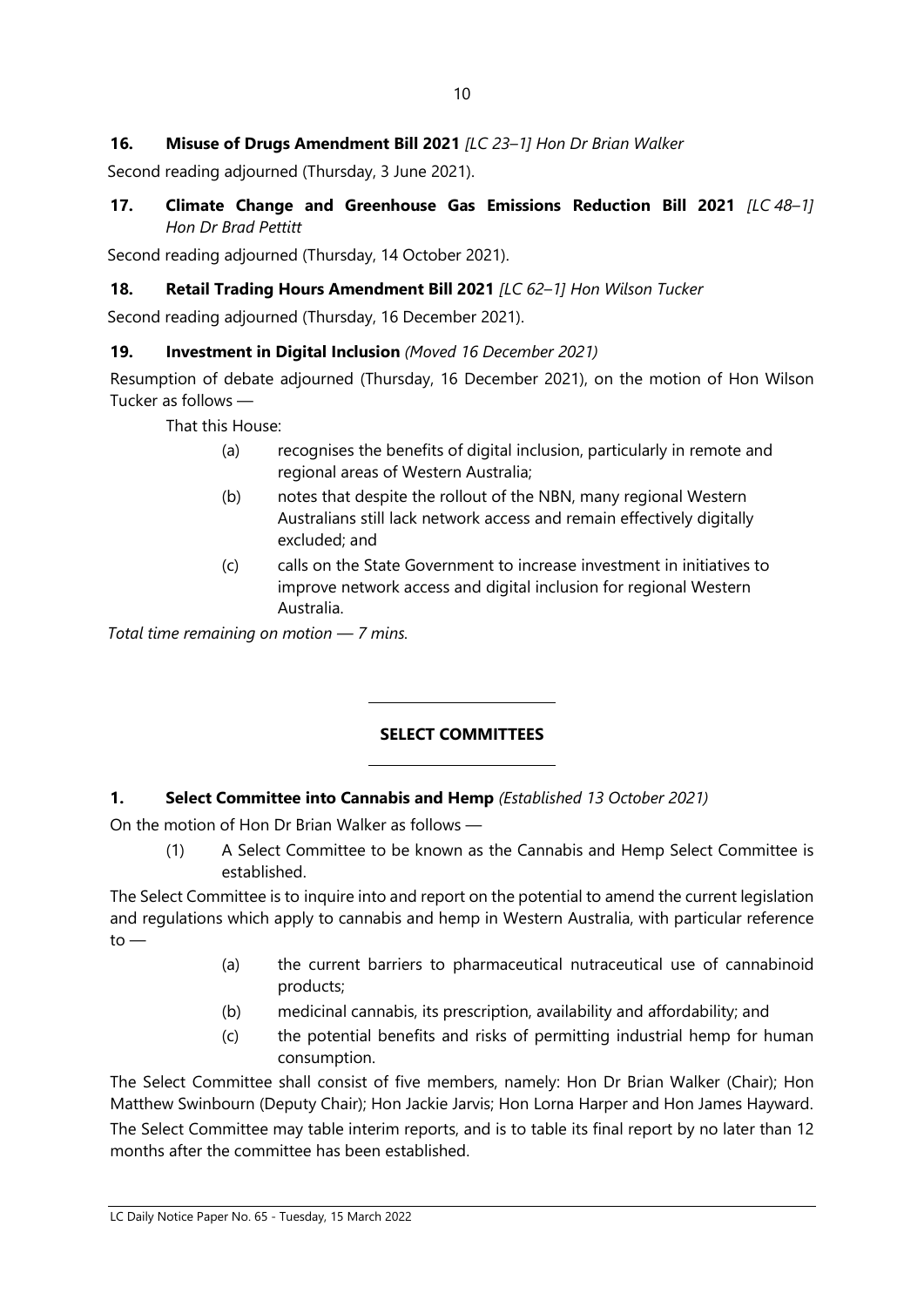#### **COMMITTEE INITIATED INQUIRIES**

 $\overline{a}$ 

 $\overline{a}$ 

**1. Standing Committee on Public Administration — Terms of Reference: Inquiry into the delivery of ambulance services in Western Australia** *(Notice given 22 June 2021)*

Resolution of the Committee on 17 June 2021 to commence an Inquiry into the delivery of ambulance services in Western Australia with the following terms of reference —

- (a) how 000 ambulance calls are received, assessed, prioritised and despatched in the metropolitan area and in the regions;
- (b) the efficiency and adequacy of the service delivery model of ambulance services in metropolitan and regional areas of Western Australia;
- (c) whether alternative service delivery models in other jurisdictions would better meet the needs of the community; and
- (d) any other matters considered relevant by the Committee.

The Committee intends to table its report by March 2022.

**2. Standing Committee on Estimates and Financial Operations — Terms of Reference: Inquiry into the financial administration of homelessness services in Western Australia** *(Notice given 18 November 2021)*

Resolution of the Committee on 17 November 2021 to commence an Inquiry into the financial administration of homelessness services in Western Australia with particular focus on —

- (a) the current funding and delivery of services
- (b) 'All Paths Lead to a Home', Western Australia's 10-Year Strategy on Homelessness 2020-2030
- (c) existing data systems and how data informs service delivery
- (d) any other related matter.

 $\overline{\phantom{a}}$ 

 $\overline{\phantom{a}}$ 

*Pursuant to Standing Order 163, Hon Steve Martin is substituted for Hon Nick Goiran and Hon Dan Caddy is substituted for Hon Samantha Rowe for the duration of this inquiry.*

#### **CONSIDERATION OF COMMITTEE REPORTS**

**1. Joint Standing Committee on the Commissioner for Children and Young People — Report No. 2 — Report Review 2020-21: Examination of selected reports by the Commissioner for Children and Young People** *(Tabled 18 November 2021)*

Continuation of remarks Hon Pierre Yang — 7 mins (Wednesday, 23 February 2022) on the motion of Hon Jackie Jarvis that the report be noted.

*See Tabled paper 895.*

*Time remaining on motion — 3 hours, 2 mins. (Motion to be postponed in 2 mins).*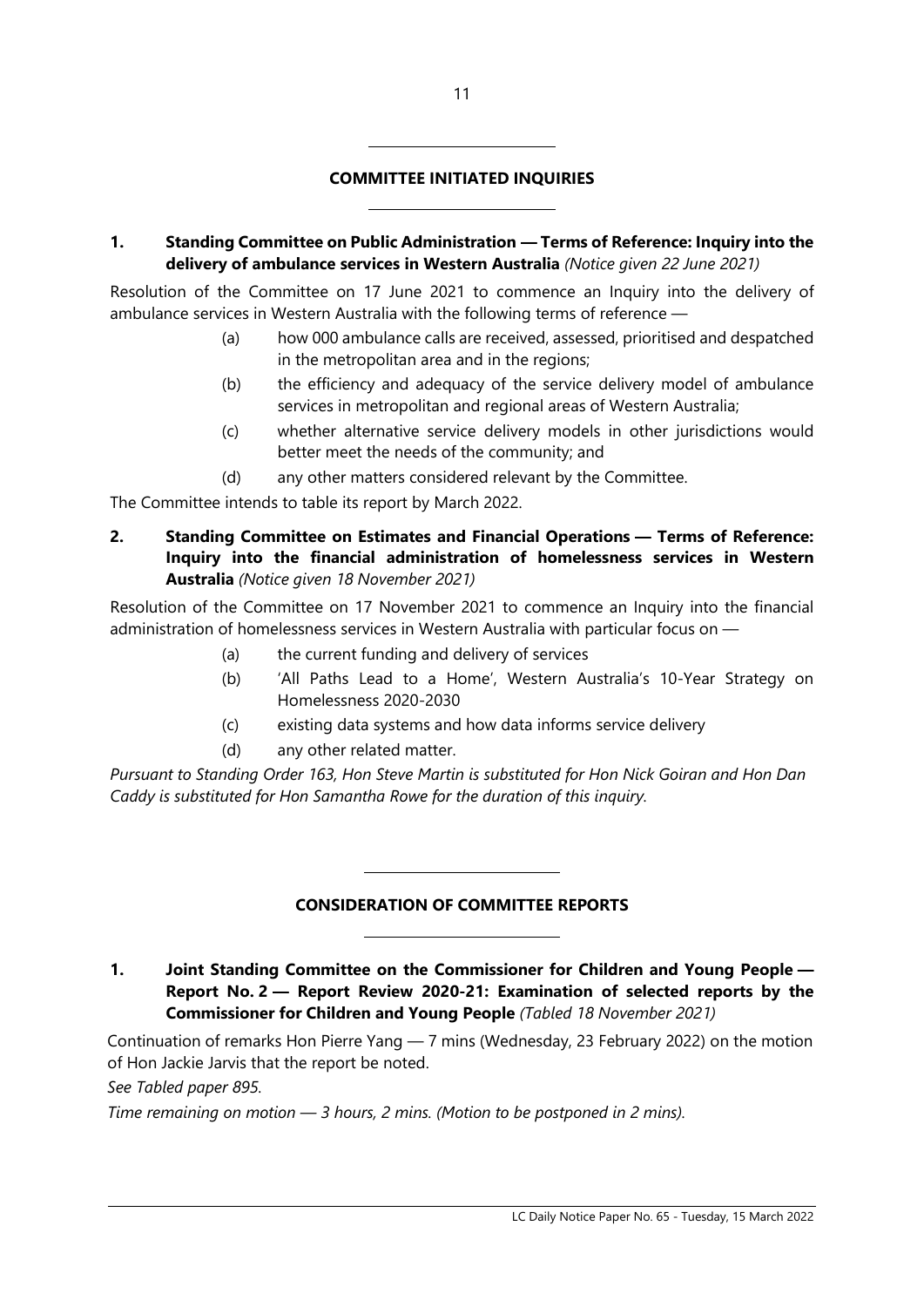**2. Joint Standing Committee on the Commissioner for Children and Young People — Report No. 3 — The merits of appointing a commissioner for Aboriginal children and young people** *(Tabled 18 November 2021)*

Consideration. *See Tabled paper 896.*

**3. Standing Committee on Estimates and Financial Operations — Report No. 85 — Consideration of the 2021-22 Budget Estimates** *(Tabled 30 November 2021)*

Consideration. *See Tabled paper 937. Government Response Tabled 15 February 2022 (Tabled Paper 1009)*.

**4. Joint Standing Committee on the Commissioner for Children and Young People — Report No. 1 — Annual Report 2020–2021** *(Tabled 16 September 2021)*

Resumption of debate (Wednesday, 8 December 2021) on the motion of Hon Neil Thomson that the report be noted.

*See Tabled paper 678.*

*Time remaining on motion — 2 hours.* 

*Standing Order 110(2A) and (2B) applied — 10 November 2021, 8 December 2021.*

**5. Joint Standing Committee on the Corruption and Crime Commission — Report No. 1 — Annual Report 2020–21** *(Tabled 9 September 2021)*

Continuation of remarks Hon Jackie Jarvis — 6 mins (Wednesday, 16 February 2022) on the motion of Hon Dr Steve Thomas that the report be noted.

*See Tabled paper 536.*

*Time remaining on motion — 1 hour.* 

*Standing Order 110(2A) and (2B) applied — 15 September 2021, 27 October 2021, 16 February 2022*.

**6. Joint Standing Committee on the Corruption and Crime Commission — Report No. 2 — If not the CCC … then where? An examination of the Corruption and Crime Commission's oversight of excessive use of force allegations against members of the WA Police Force** *(Tabled 9 September 2021)*

Continuation of remarks Hon Nick Goiran — 4 min (Wednesday, 23 February 2022) on the motion of Hon Dr Steve Thomas that the report be noted.

*See Tabled paper 537.*

*Government Response Tabled 30 November 2021 (Tabled Paper 913)*.

*Time remaining on motion — 1 hour.*

*Standing Order 110(2A) and (2B) applied — 13 October 2021, 17 November 2021, 23 February 2022.*

**7. Joint Standing Committee on the Corruption and Crime Commission — Report No. 3 — 'A GOOD YEAR'. The work of the Parliamentary Inspector of the Corruption and Crime Commission** *(Tabled 24 February 2022)*

Consideration. *See Tabled paper 1085.*